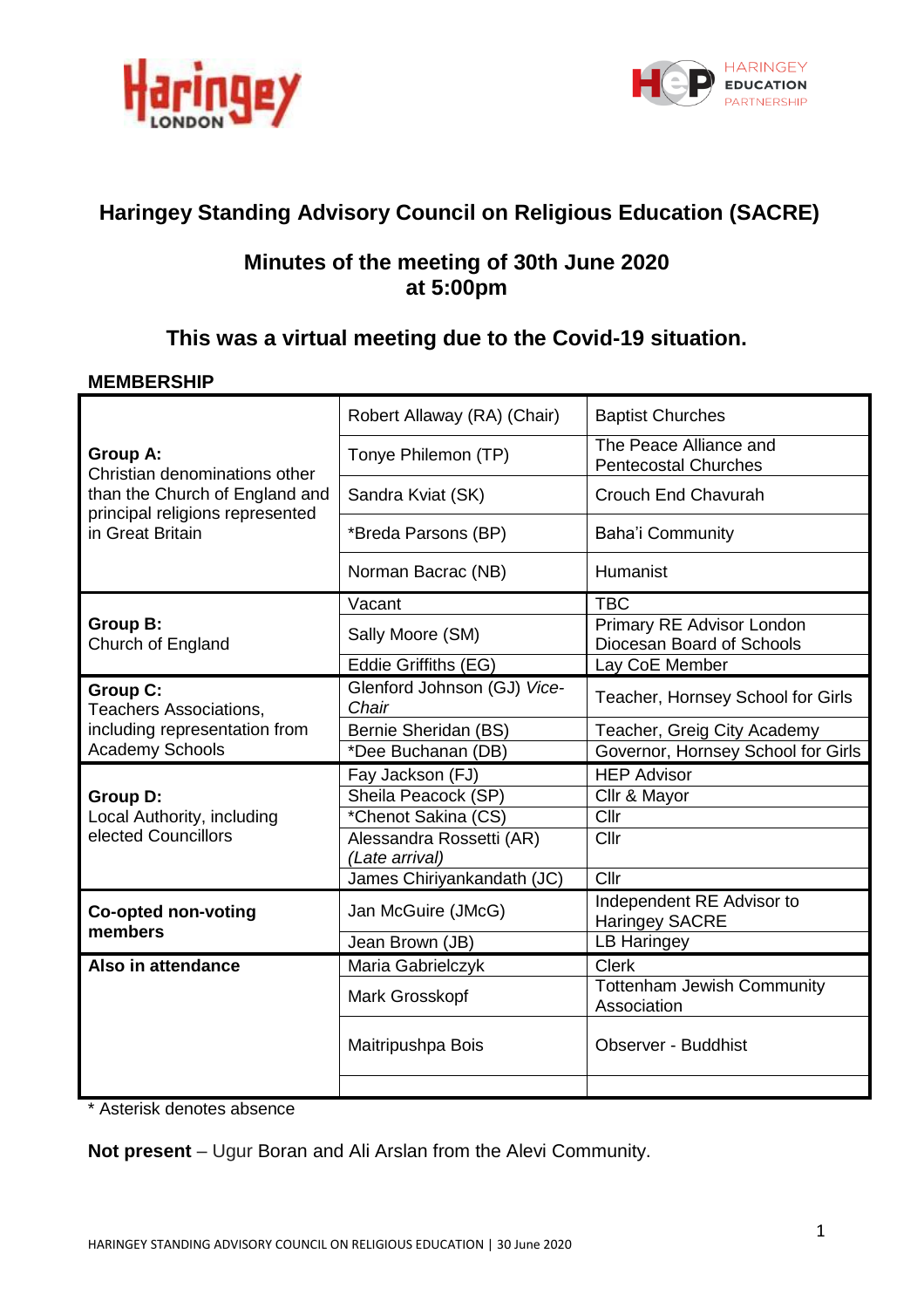



# **Moment of contemplation**

The Chair called everyone present to join in a moment of quiet contemplation before the meeting.

## **1**. **Welcome and Apologies for Absence**

- 1.1 The Chair welcomed all present to the meeting. A warm welcome was extended to new member Rabbi Sandra Kviat from Crouch End Chavurah and a prospective Buddhist rep Maitripushpa Bois who was observing the meeting.
- 1.2 Apologies were received from: Cllr Alessandra Rossetti who would be arriving late.

## **2**. **Membership**

- 2.1 The Chair thanked Sara J Leviten from the Board of Deputies of British Jews for her contribution to the Haringey SACRE.
- 2.2 The Chair checked that the meeting was quorate. The meeting was quorate as there was a member representative from each of the 4 groups.

## **3. Minutes of the last meeting**

3.1 The Minutes of the last meeting held on  $31<sup>st</sup>$  March 2020 – 3 Zoom meetings of the ASC Working Group were **APPROVED** as an accurate record of the meeting and signed by the Chair.

## **4. Matters Arising**

- 4.1 Jan raised the issue of a duty of care to volunteers and the importance of health & wellbeing in SACREs around the country. The new virtual way of working and meetings, allows people to continue with their work without having to physically meet. Jan asked about thoughts when people would want to convene face to face. SACRE members expressed their gratitude for the virtual mode as they could carrying on working and participating in meetings. It was agreed to keep monitoring the situation and a decision will be made when all SACRE members want to meet in the same room.
- 4.2 Jan updated on the ASC work. The result of the meeting was a rethink of the syllabus and to view what else was available. After a lengthy discussion it was agreed to take the needs of the teachers into consideration and to represent the needs of the community. The group wished to raise the standards of RE in Haringey and therefore agreed to stay with Awareness, Mystery and Value (AMV) Agreed Syllabus and Dave Francis the Advisor for Somerset and Bristol and the team. FJ will forward the papers to SACRE members. **ACTION: FJ**
- 4.3 If SACRE members have any questions they should address them to Jan via email.

#### **5. Compliance with the Statutory Requirements**

- 5.1 SACRE members found the virtual meetings helpful.
- 5.2 FJ informed of the following:
	- The Statutory Requirements need to be updated.
	- There is now a Haringey SACRE website on the HEP website [www.haringeyeducationpartnership.co.uk/resacre](http://www.haringeyeducationpartnership.co.uk/resacre)
	- Information needs to be uploaded to the website. E.g. There is a lot happening nationally around determinations. This information needs to be made accessible to the public.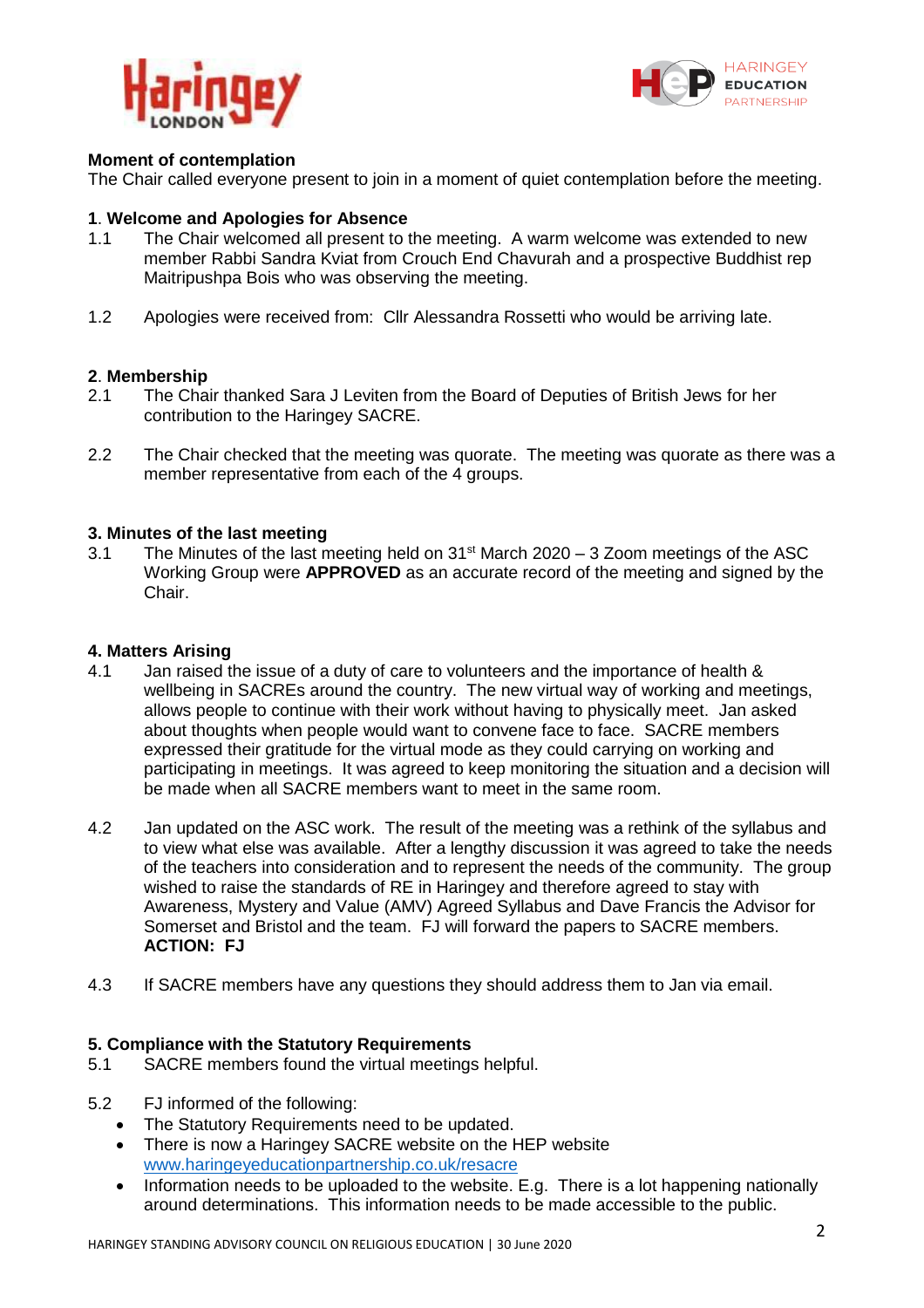



- The Chair asked Jan to clarify, for new SACRE members, what determinations were.<br>• Determination is the process in which by law parents can ont out of RF lessons for the
- Determination is the process in which by law parents can opt out of RE lessons for their children. It provides a structure and a policy and clear wording for schools and parents so they can understand when their child can be withdrawn from RE.

**Q.** All pupils will be back in school in September and working in bubbles. How will collective worship be managed in bubbles?

**A.** By September there will be a statement on the website with clear national guidance and legislation.

5.3 Assistance was requested with proofreading documentation to be uploaded onto the website, which would provide clarity and understanding. Jean, Glenford and Bernie offered to assist. **ACTION: JB/GJ/BS**

# **6. Raising Standards and Quality of Provision of RE: On hold due to C19**

# 6.1 Monitoring of Provision

JMcG informed of the REQM – which is the RE Quality Mark. The organisation enables RE throughout the whole of the country to have a standard to which each school is compared to. There are 3 awards – Gold, Silver and Bronze. The Gold award involves working in the community and mentoring other teachers. Silver is delivering excellence in the community. With secondary school results being high, the community involved in the school and pupils aware of issues. For the Bronze, the coordinator within the school has a good knowledge of the subject, delivers medium term plans, and is able to produce a scheme of work.

To reach solid Bronze status would mean up skilling teachers in primary schools. To be part of the REQM assessment registration costs £50. JMcG is registered as an assessor for REQM and asked if members would consider this request to enable her to go for assessments and start sharing her knowledge with schools. JMcG will be able to assess Haringey schools as long as she does not know the schools. It will enable JMcG to go into schools and up skill teachers, give them the confidence and ability to deliver high quality RE in classrooms. There is money in the SACRE budget for this.

**Q.** Who would do it and when? Would a lot more work be put on teachers?

**A.** We do not want to put additional burdens on teachers. It is about putting out a message into the community that if anyone is struggling then help is available to show them what good RE looks like. If schools want to take the REQM award then there is a cost involved for schools. However, schools do not have to take the award if they cannot afford it.

If schools are interested then they would message Fay and HEP. A network will be set up and some 1-2-1 sessions. They would be NATRE style sessions. Jan has been asked if she would take a NATRE group and share her ideas and assist them.

**Q.** If schools do not have the finances for it, will teachers pay for it out of their own money? **A.** The quality mark fee is attached to the assessment process and the award. After the sign of the excellence quality mark can be used. With the RE quality mark, the fee depends on the amount of pupils in school. It is graded and the school still go through the audit paperwork and have support. The schools that are financially struggling would benefit. Schools may just go through the process, which would be free of charge. Schools would benefit for self-reflection and taking it forward.

**Q.** How are schools being informed?

**A.** For the Headteachers of Secondary, Primary and Special Schools this can be an item on the Agenda at their meetings and JMcG could request to attend a meeting to go and explain. Meetings are minuted so those who were not present will still receive the information. They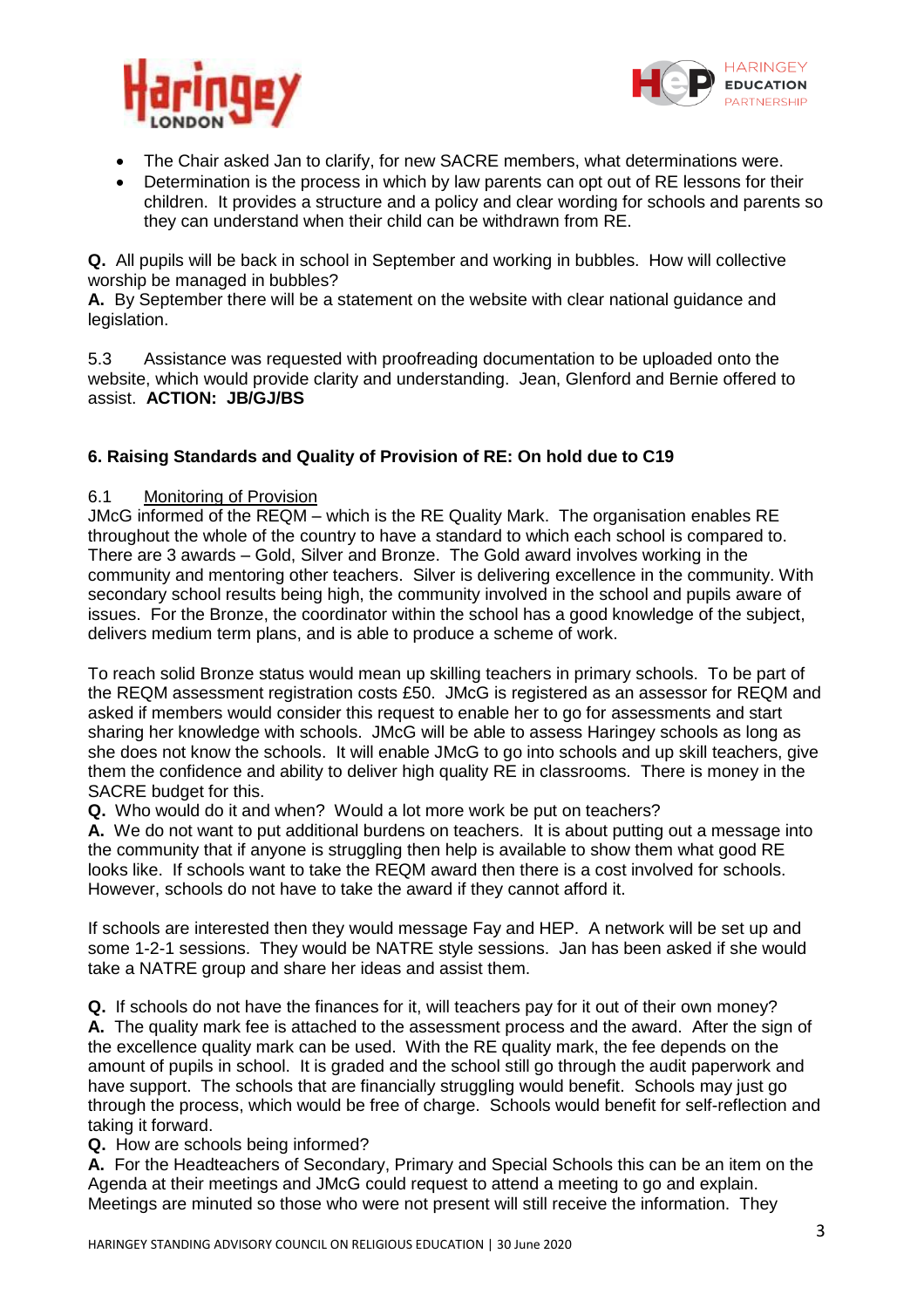



would then contact Fay/Jan to take it forward. It would be an excellent way for Haringey SACRE to be meeting its responsibility to raise RE standards in schools and the first stage in the process.

SACRE members found this to be a very positive and constructive way of teaching and raising RE standards in Haringey schools. SACRE members **agreed** to the £50 assessment fee.

# **7. Reports: Questions and comments taken from members**

**Q.** Has Anita's Report been ratified?

**A.** Anita did the Report 2 years ago and it was sent to NASACRE and it is on the Haringey SACRE website.

There were no further questions from members.

# 7.1 **LA/RE Adviser Report: National Updates**

- Jan informed SACRE members of the following:
- A briefing has been started about training, but the training has not been offered to teachers yet.
- The REQM is on the agenda as is the RE Coordinators training, the New Coordinator sessions, RE Coordinator sessions, school visits, 1-2-1 (going in to school to help with writing and checking the curriculum), NQT RE training and Governor training.
- The REQM just needs to be agreed with HEP and SACRE.
- The Westhill/NASACRE Award 2020/21. Ideas for projects are sought.
- Dave Francis, the RE Advisor in Somerset & Bristol, will help develop and support the AMV review for Haringey Materials have been devised and the group are looking for teachers to join the HEP working party to write those materials. There is money attached, £380.00 per school to help support and write the materials, which can be done virtually. JMcG will get the message out on HEP website with a request for teachers to join. **ACTION: JMcG**
- Haringey SACRE members were encouraged to be involved, to engage with teachers and to push the curriculum development forward.
- The Conference is moving forward and Jan will update on progress. If SACRE members would like to join the Working Party they are asked to contact Bob, Fay or Jan.
- ARIAC Jan is the Haringey and Barnet SACRE rep, and has attended virtual ARIAC meetings.
- The Newsletter for Schools came from ARIAC and is aimed at up skilling primary teachers. The Newsletter for Schools will be uploaded to the HEP website. **ACTION: FJ**
- NATRE Jan informed that Haringey is ahead of the game. Haringey need to get the training done first and see which schools are interested in the REQM. Haringey can affiliate as a NATRE once it has a group formed.
- REX ex this is on hold. This is a national conference for academics and teachers. It was supposed to be a virtual conference but was cancelled. It may possibly be a webinar and Jan will share the information when she receives it.
- ARIAC Conference this is going ahead with webinars. It is a free event for nonmembers. Jan will send out a link to the conference to those SACRE members who are interested.
- Jan thanked the Bob, Fay and all SACRE members for their support to date.

# 7.2 **Fay Jackson: HEP/LA: update**

Fay informed members of the following:

 Pupils and students were going back into schools. The Headteachers are resilient and HEP is supporting them with day to day things. Things changing all the time.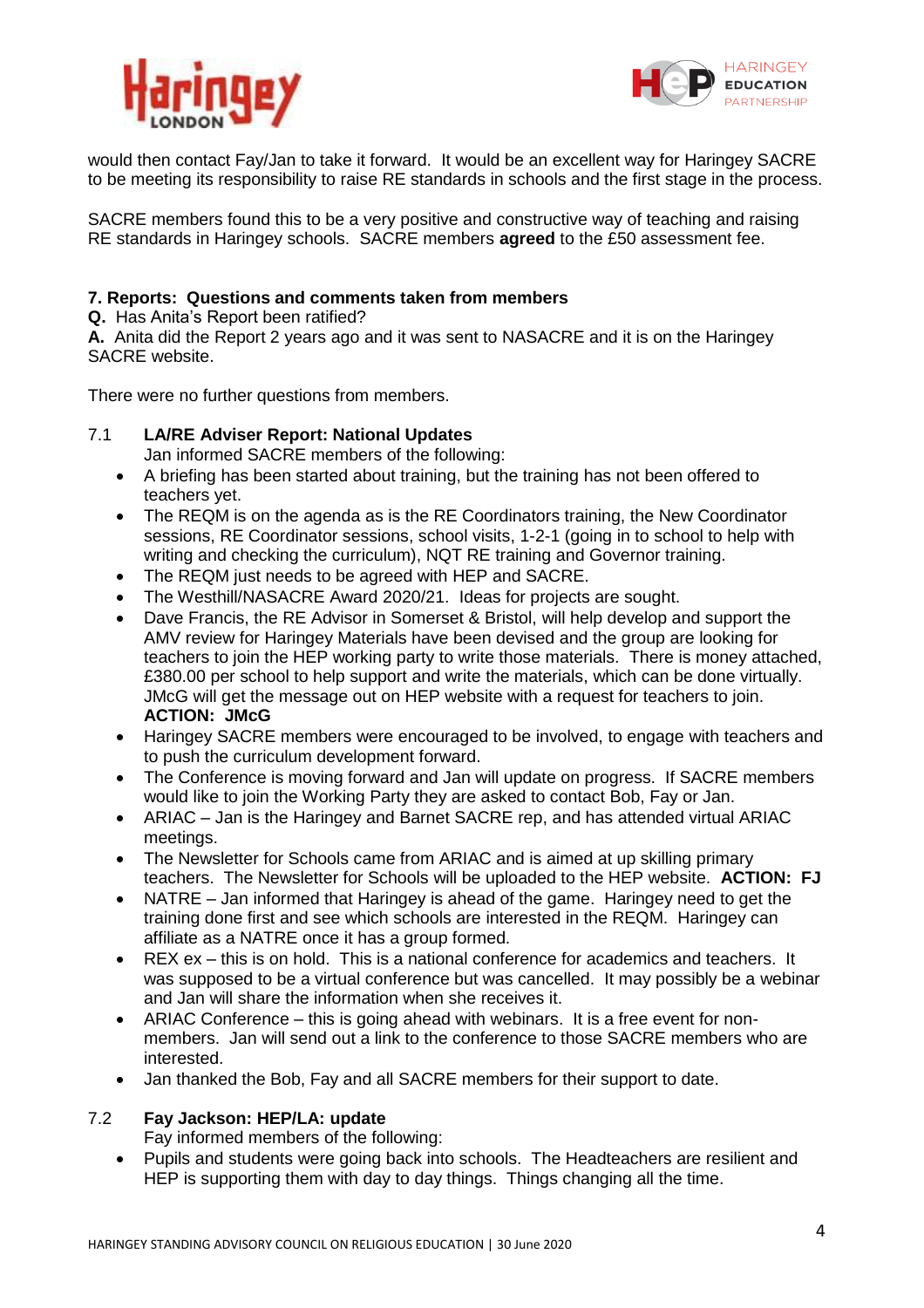



# **8. Activity**

The Storm of C-19. Jan presented a PowerPoint on Covid-19 – "we are all in the same storm, but in different boats". The lessons that we can all take forward. Teachers can learn from their position by focusing on 4 main points of agile learning – the didactic – Formal Learning, the discourse - discussion, the doing – School Experiential Learning and the discovery – Self Learning. These four forms of learning need to be embedded in Haringey for RE teachers.

For the self-learning trying to encourage teachers to use the main websites – NASACRE and the affiliation site NATRE. There are free online RE courses that teacher can access to up skill themselves. The new syllabus will respond to the needs of teachers.

Bernie added that her school has used the sites and would recommend them.

## **9. Management of SACRE: Governance: brief update from JM/FJ**

- 9.1 The following items were raised:
	- BLM will be placed on the Agenda for the next meeting.
	- Jan stated that the Annual Report needs to be ratified.
	- Jan informed that the Constitution needs to be reviewed and the SACRE needs to know that it is meeting its responsibilities. This will be an Agenda item for the next meeting. **ACTION: FJ**

## **10. Any Other Business**

10.1 Fay to check whether the NASACRE membership has been received. **ACTION: FJ**.

#### **11. Dates of next meetings**

- 11.1 The following dates were **agreed**:
	- 20th October 2020 5pm-6.30pm (VIRTUAL)
	- 1st December 2020 5pm-6.30pm (VIRTUAL)
	- 23rd March 2021 5pm-7pm
	- 29th June 2021 5pm-7pm

There being no further business, the meeting closed at 6.30pm.

#### **ACTION LIST: 30 th June 2020**

| <b>ITEM</b> | <b>ACTION</b>                                                                                          | <b>ACTION BY</b>  |
|-------------|--------------------------------------------------------------------------------------------------------|-------------------|
| 4.2         | FJ to send out papers on the ASC to SACRE members.                                                     | FJ                |
| 5.3         | Jean, Glenford and Bernie offered to assist with proofreading website<br>documentation.                | JB/GJ/BS          |
| 7.1         | Jan to get message out on HEP website re AMV.<br>Newsletter for Schools to be uploaded to HEP website. | <b>JMcG</b><br>FJ |